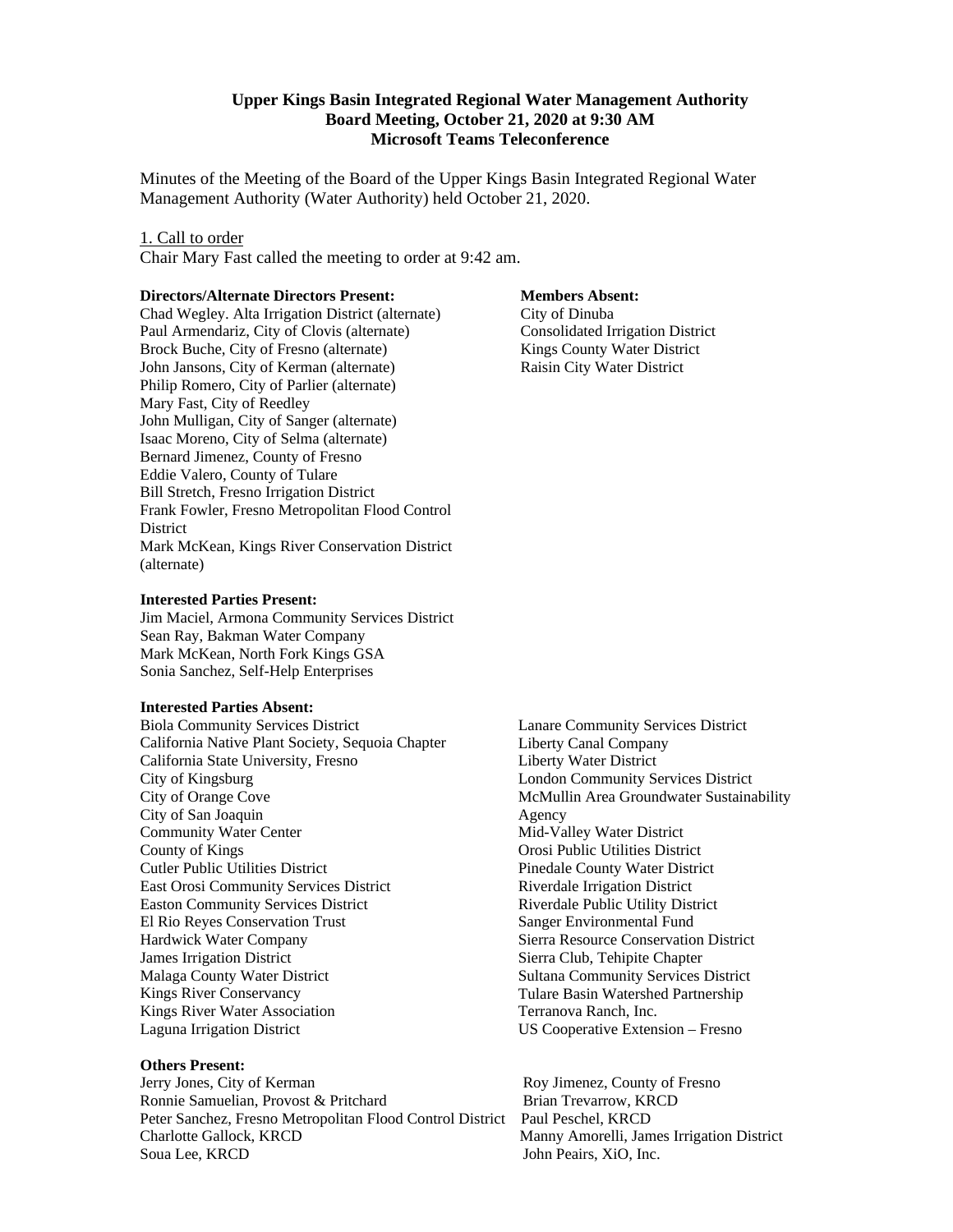2. Addition to or Deletion from the Agenda None.

3. Public Presentations None.

### 4. Consider Approval of the July 15, 2020 Meeting Minutes

It was moved by Director Fowler, seconded by Director Stretch, and unanimously carried that the minutes of the July 15, 2020 Board of Directors meeting be approved as presented.

5. Director Reports None.

# 6. Advisory Committee Report

Chair Fast called on Advisory Committee Chair Jim Maciel to provide a report on Advisory Committee activities on September 16, 2020. Maciel reported that the Advisory Committee did not have a quorum at the September  $16<sup>th</sup>$  meeting and therefore the Committee could only provide consensus on Committee action items. Chair Maciel reported that the Committee received staff reports and provided consensus to recommend that Reclamation District No. 1606 be approved by the Board as an Interested Party.

## 7. Staff Reports

*A. Planning and Implementation Contracts* – Soua Lee provided an update on the status of Proposition 1, Round 1 IRWM Implementation Grant and Proposition 1 DAC Involvement Grant Program.

*B. Inter-regional and Statewide Coordination* – Lee reported that the Roundtable of Regions Chair and vice-Chair received a letter from the San Francisco Bay Area IRWM urging the Roundtable of Regions to lead a statewide effort to address racial equity and justice in IRWM and improve equitable outcomes for African American, black, indigenous, people of color, Native Nations and California Tribes. Lee reported that the Roundtable of Regions intends to create a workgroup to further explore this topic. Lee also reported that on behalf of the Roundtable of Regions, she authored a guest commentary piece on how SGMA and IRWM can utilize each other's strengths. The guest commentary was published on Maven's Notebook on September 22, 2020 and highlighted examples from the Kings Basin Water Authority and their successful coordination with local GSAs.

*C. Public Information –* None to report.

*D. Legislation –* None to report.

*E. Administrative Items –* Lee provided the Board with the 2021 Advisory Committee and Board of Directors meeting dates, time, and location. Lee noted that both Advisory Committee and Board meetings have been reduced to three times a year.

*F. Other –* Chair Fast called on Charlotte Gallock with the Kings River Conservation District to provide a PowerPoint presentation on the Central Valley Salinity Alternatives for Long-Term Sustainability's (CV-SALTS) Salt and Nitrate Control Programs and the current state mandate to develop Management Zones. Gallock provided an overview of the Salt and Nitrate Control Programs and the current effort in the Kings and Tulare-Lake Subbasins to develop a Management Zone.